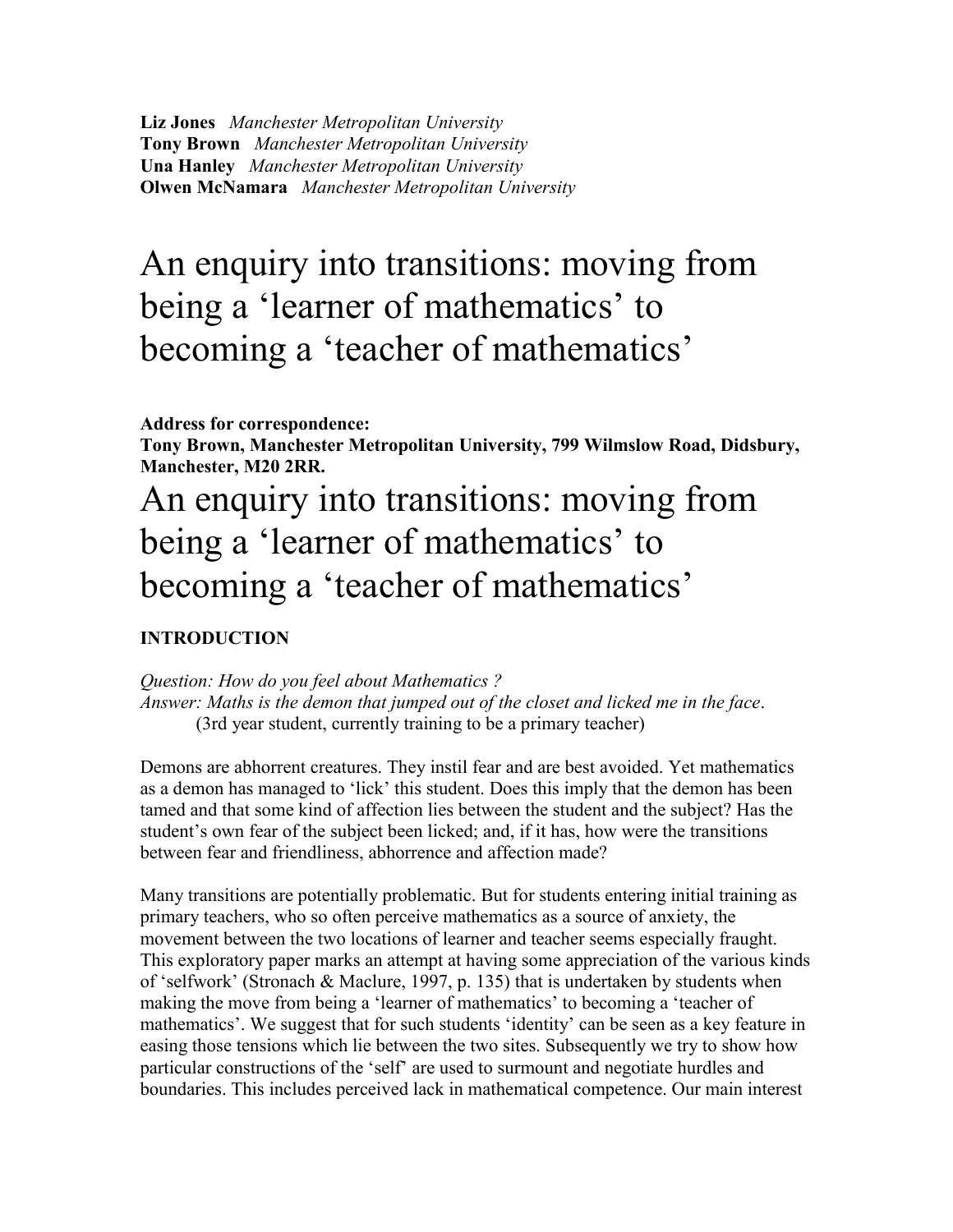then is on perceptions of the 'self' and how this, in relation to mathematics, is talked about, described and generally theorised. In part, this involves looking at the kinds of emotional baggage that centres on mathematics and which students have collected over a period of time. We are particularly interested in those ways 'identity' seems to assist in both accruing and jettisoning this baggage. We also note and discuss how accounts concerning past mathematical experiences are filtered through current perceptual frameworks. It is this crisscrossing between present perceptions of mathematics and the self, memories of mathematics and the self and how together these feed into and help fashion future constructions of the self as 'teacher of mathematics' that we attempt to address.

In exploring the uneven territory between being a 'learner of mathematics' and a 'teacher of mathematics', this paper offers a series of interpretations based on interview transcripts. These interpretations are personal readings and cannot be considered as 'hard edged analyses' or indeed 'authoritative accounts'. Despite this, however, we believe that these readings make tentative steps in increasing our understandings about 'transitions'.

We begin by situating this study in relation to some existing work on student transitions. This is followed by a more detailed account of how we are perceiving 'identity'. Finally readings based on interview transcripts are offered. Here our task is to show how 'identity' becomes a means for reconciling the past with the present and the future. Our suggestion is that because certain reconciliations have been effected, transitions between the two sites of learner and teacher, are then made possible.

## **'TRANSITION': WHAT THE PAPERS SAY**

Research into student transitions can be roughly grouped into two domains; cognitive and affective. In recent years the first arm of this body of literature seems to take its lead from Shulman (1987) with its focus on Pedagogical Content Knowledge (Wilson *et al*, 1987; Livingston & Borko,1990; Ball, 1991). Here consolidating and acquiring knowledge and expertise is perceived as a way of moving from the location of learner to that of teacher. Ball (1988, p. 12), for example, believes that a 'knowledge of mathematics is obviously fundamental to being able to help someone else learn it'. Research into the affective domain meanwhile spans both sociological and phenomenological perspectives. Lortie (1975), for example, who is guided by the former, suggests that student teachers, when at school, have spent time in an 'apprenticeship of observation'. That is, as school-pupils they have inculcated a range of values, outlooks, practices and processes which work at fashioning perceptions of teacherhood. This point is extended further by Zeichner *et al*. (1987) who suggest that students' general philosophies concerned with teaching showed very little signs of change as a consequence of professional training. Similarly, Harel (1994) notes that notions concerned with teaching, particularly the teaching of mathematics, are tacitly formed by the ways students have been taught the subject, prior to college. However, Su's (1992) research highlights the general influence of schoolbased experience when training to be a teacher. More specifically, however, it is the, 'pupils' reactions, feedback, and performance' (p. 254) which were seen by the student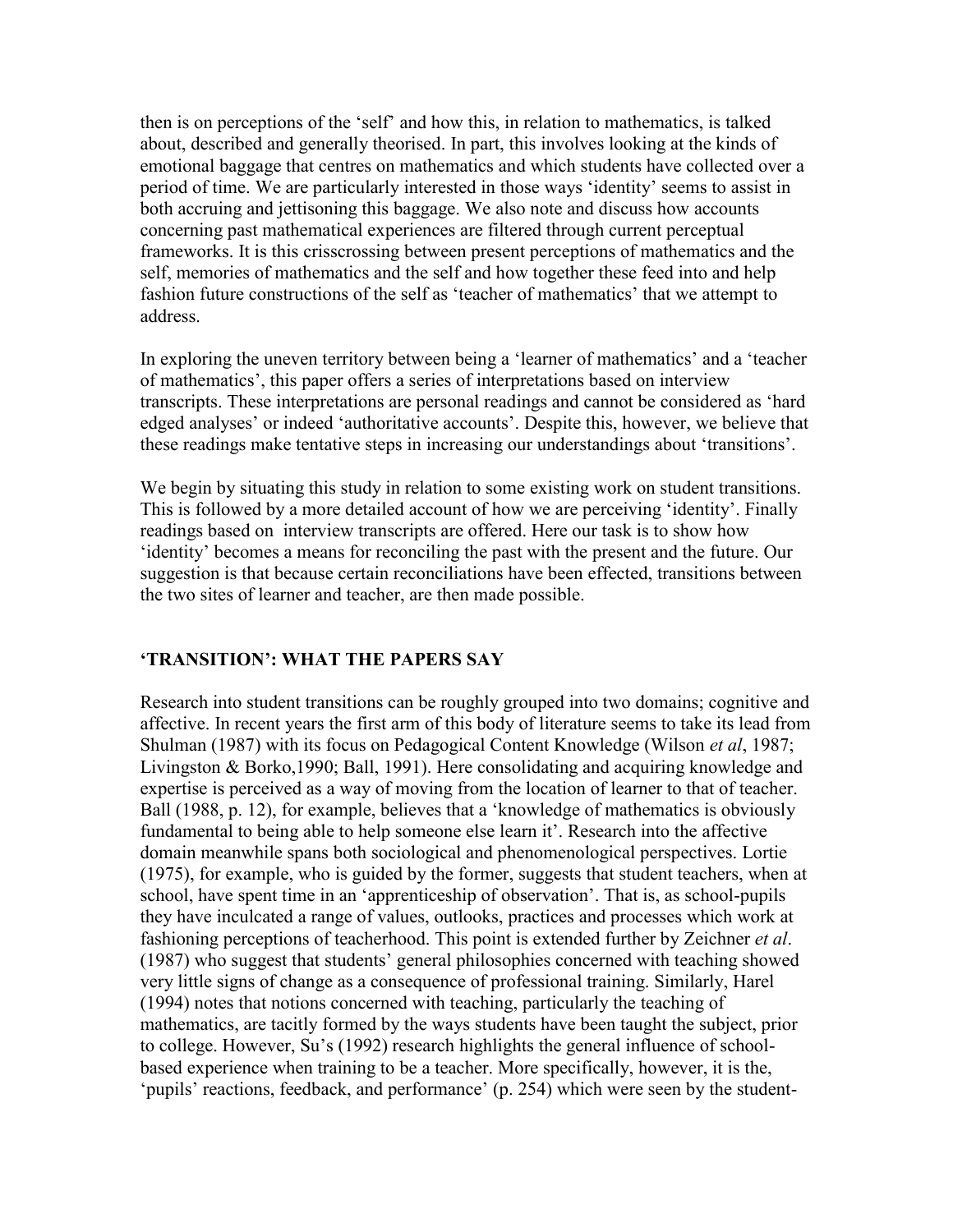teachers as the most important indicator of their effectiveness in becoming teachers. Meanwhile, other researchers guided by the individual student's specific perspective (e.g. McNally *et al*., 1994; Guillaume & Rudney, 1993) indicate how students will cite comfort in personal relations with both staff and pupils as evidence of their final transition to teacher status.

Elsewhere we seek to reconcile the apparent dichotomy between phenomenological and 'official' perspectives (Brown *et al*, 1999). In this paper, however, we shall restrict ourselves to the phenomenological experience of students seeking to reconcile their personal experience of learning and teaching mathematics with the professional frames they need to inhabit.

## **THE STUDY**

Identity should not be seen as a stable entity- something that people *have*- but as something that they *use*, to justify, explain and make sense of themselves in relation to other people, and to the contexts in which they operate. In other words, identity is a form of argument. As such it is both practical and theoretical. It is also inescapably moral: identity claims are inevitably bound up with justifications of conduct and belief (Maclure, 1993 a, p. 287, author's own emphasis).

The notion that 'identity' is something people *use* became a significant research theme. Using interview transcripts, drawn from an ESRC project entitled 'Primary student teachers understanding of mathematics and its teaching' (see Brown *et al*, 1999), the task centred on discerning the ways in which the students chose to describe themselves. So, those ways that the 'self' perceived the world, including certain worries concerned with the learning and teaching of mathematics, became in our view central to how such concerns were confronted and addressed (Munby, 1986; Schon, 1979). By taking note of the figurative language that was used by students when talking about themselves, particularly in relation to mathematics, led to us having glimpses into some of their beliefs and orientations about learning and teaching. In some respects, this research echoes that of Kagan's (1990) who, in seeking to develop alternative ways to evaluate newly qualified teachers' thinking, focused on their choice of metaphors. These were perceived as reflecting how they characterised:

the nature of learning, the teacher's role in the classroom and the goals of education (Kagan, 1990, p. 423).

In this way beginning teachers' metaphors gave some insights into how they had filtered and modified their university training.

The idea of identity as being something that is *used* as a 'form of argument', and which moreover, could assist in negotiating the boundary between student and learner, became key in the formation of our research focus. As a consequence, particular attention was paid to those parts of the texts in which the students talked about themselves as 'learners of mathematics' and where they foresaw themselves being 'teachers of mathematics'.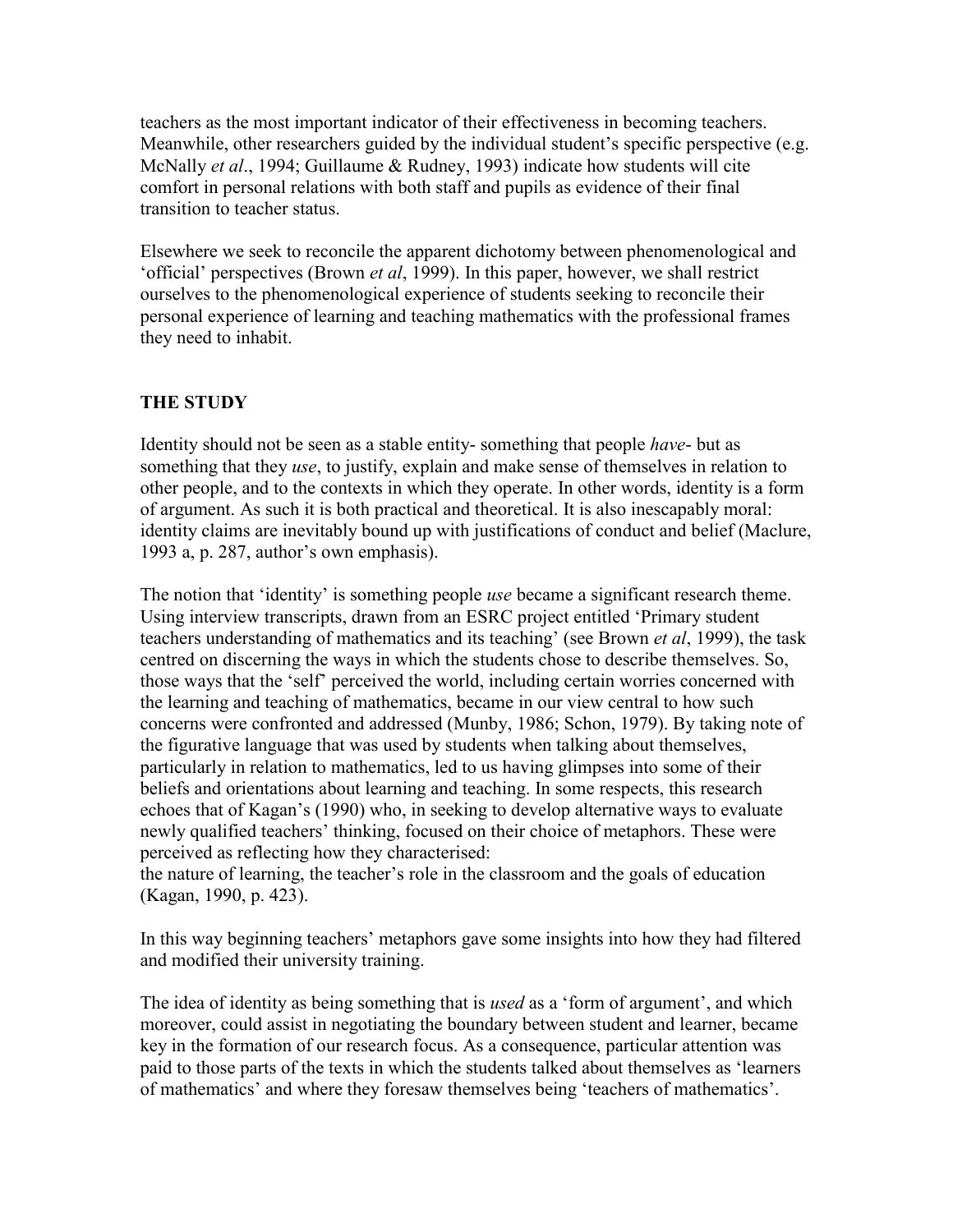The methodological framework used when analysing the data is loosely derived from both conversational analysis and ethnomethodology. Both these approaches, whilst having certain distinctive characteristics, nevertheless share the view that language, action and knowledge are inseparable (Stubbs, 1983, p.1). Our studies were not undertaken to find the 'true' identities of the students, nor were they undertaken to find the 'truth' about transition. Rather, our efforts were directed at unearthing those ways notions of self gets talked about and how such notions become the means for negotiating and staking out particular claims, and become 'theorised in discourse' (Maclure, 1993 b, p. 377).

Two key foci emerged from our readings of the transcripts; firstly, how students used the past, present and future when accounting for themselves, and secondly, how in describing their past mathematical experiences, it seemed that negative perceptions of self were resituated as positive traits. The paper suggests, that by displacing certain negative perceptions and locating them as a positive term, transitions between the two sites of learner and teacher were then made possible.

This paper is based on four transcripts which were collected during the first round of interviews for the study. Specifically, the body of students that the research focused on were those who were training to be primary teachers and who, as part of their professional brief, would have to teach mathematics. Significantly, whilst all the students that were interviewed held a GCSE mathematics qualification, none had pursued mathematics as an A' level subject. Nor had any of the students elected to study mathematics as either a first or second subject as part of their university course. The research set out to investigate the ways in which such non-specialist students conceptualise mathematics and its teaching and how their views evolve as they progress through an initial course. In all, 27 students were interviewed and each student was interviewed three times at strategic points during the academic year; at the beginning of the year, whilst on school experience, and at the end of the year. A particular point was made to interview the first year intake before they had received any mathematics education input. Elsewhere, more concise details concerned with methodological procedures are available (Brown *et al*, 1999, pp. 303-305.)

The four transcripts that feature in this paper were chosen because the students themselves share certain similarities and the transcripts reflect concerns with learning and teaching mathematics. Thus, all four students, one from each year of the course, were women who, when starting the course, were aged between 18 or 19. Three of them had gained a C grade pass at GCSE whilst the fourth had acquired a B. All four had expressed a disliking for mathematics when they were at school and each of the students maintained that they lacked competence in the subject.

## **REREADING THE TRANSCRIPTS.**

The interview began with this question: What is the first thing that comes into your mind when you think of maths?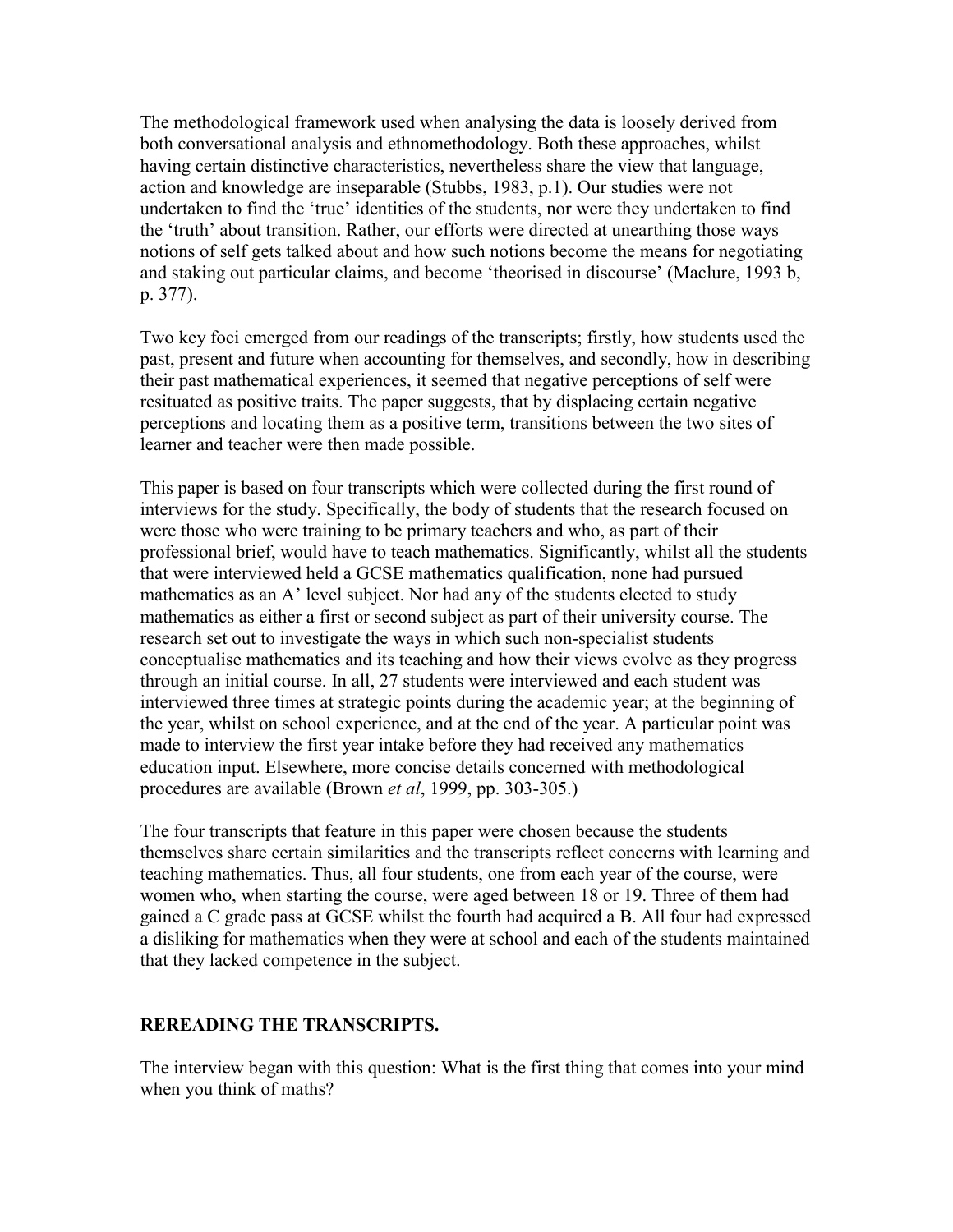*I know I'm not very good at it.... It's a way of adding and multiplying and taking away certain things...maths relates to numbers...it's so big* (Yr. 1)

*Maths is scary...I've always not been wonderful at maths* (Yr. 2)

The second year student then expanded on 'what maths is':

*...numbers, problems, day to day activities. I know maths is involved in more or less everything I do in my life. We talked about that in lectures...there's the very complicated side of maths...when you're sat down and doing sums intensely, GCSE, algebra, that sort of thing...but if you're going back to the roots back to the simplest basic points of maths then its to do with day to day problems and helping you through life..we talked about that ...it's sorting out of things as well as the complicated side of things...organisational skills...sorting washing, blacks and whites..that's all maths...common factors or differences..that's maths..I didn't realise this before I came on the course...we've unpicked a lot on the course...and it's made me think maths isn't just scary numbers on a piece of paper which I used to think.*

This student appears to have developed a means of managing mathematics and in part her strategy is as a consequence of college sessions. Mathematics, it would seem, is conceptualised as a series of binary oppositions. On the one hand there is the '*very complicated side of mathematics*' whilst on the other, there is the '*simplest basic points*'. Using these two polarisations the students' responses could be presented as follows:

| complicated maths | simplest basic points    |
|-------------------|--------------------------|
| sat down          | active                   |
| doing sums        | going back to roots      |
| algebra           | day to day problems      |
| <b>GCSE</b>       | helping you through life |
| pieces of paper   | common factors           |
| scary numbers     | differences in things    |
|                   |                          |
|                   | numbers, money           |

shopping lists grouping of things sorting out of things organisation

It would seem, that through a process which is captured in the statement, '*We've unpicked a lot of things on this course*' the student makes certain moves. This is a collective move in which she and her year group, together with the college tutor, work together at 'unpicking' mathematics so that aspects of it may be valorised. By way of the discursive practices of college mathematics, the student is motivated to leave behind that '*scary maths*' which is located in and associated with '*doing sums intensely*'. Rather, she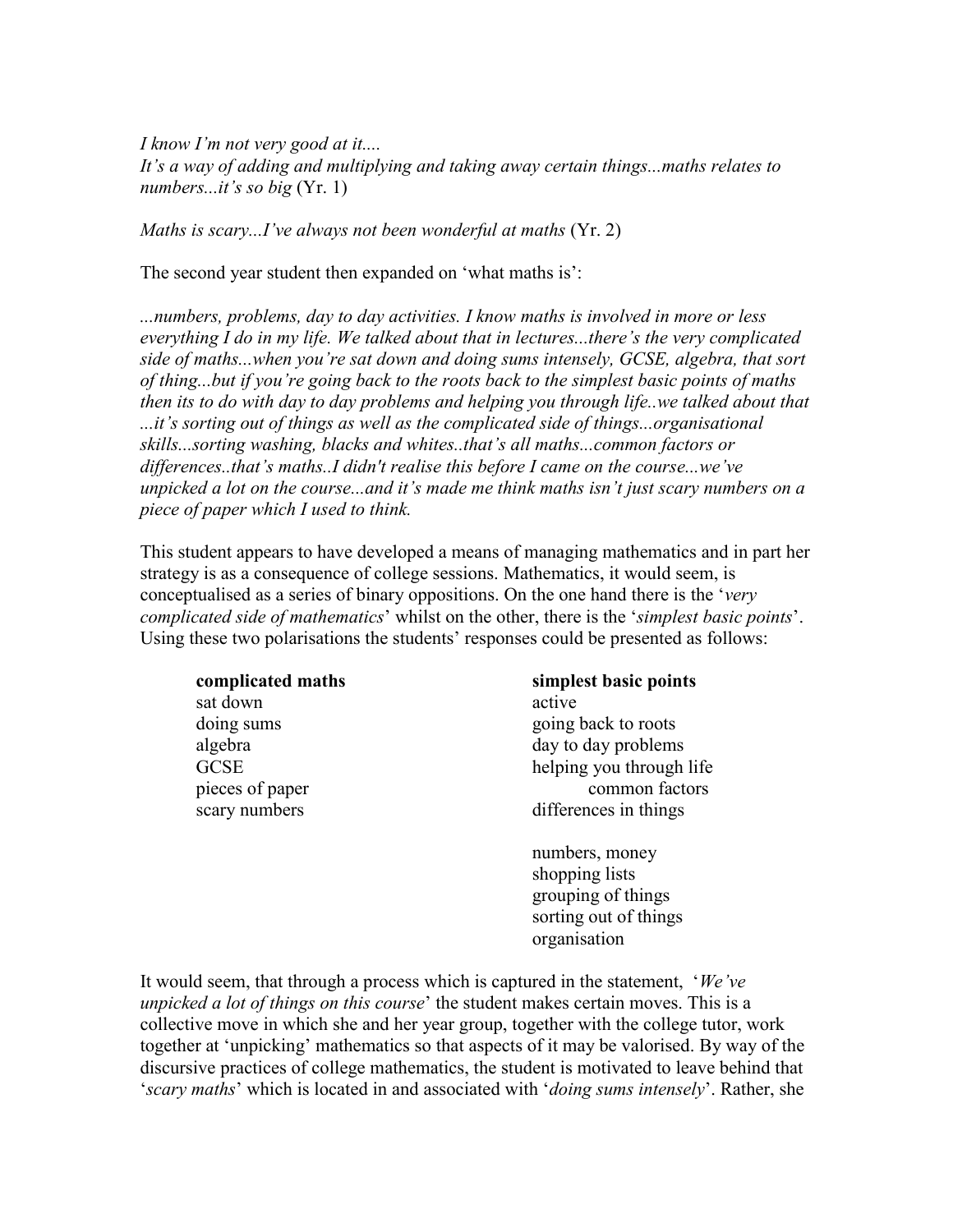finds herself moving backwards to the '*roots*' and to the '*simplest basic points*' in order that she may progress forwards towards teacherhood. And as she travels there is, we believe, a sense of her beginning to collect some of the cultural baggage which has come to be associated with primary mathematics; certain terms, for example, '*groups*', '*common factors*', '*organisation*' signal her entry into the discourse of primary mathematics. In effect, emotional and cognitive shifts are taking place within the self. There are the internal realisations that mathematics both exists - and importantly - can be *understood* even within mundane activities of everyday life. Simultaneously external changes also occur; she is now beginning to sound like a primary teacher.

And what of the third and fourth year students? How did they use notions of 'identity'? It appeared that the fourth year student also dichotomised mathematics. She polarised the subject as either 'do-able' or 'not do-able' and where by implication mathematics is subdivided between that which can\cannot be understood. She says: *Simple calculations...adding, subtraction, multiplication and division I can do, no problem. When you get into algebra... I can't do it...it's the more complicated things like statistics that frightens me... I love addition because it's simple. I do things like area, capacity and volume because they're practical. I liked trigonometry... you were given a question- you had a triangle in front of you and you could see that one of the the sides or one of the bases was going to be longer than the other or whatever so you could work out roughly what it was going to be, whether it was going to be a reasonable answer or completely out of this world...whereas algebra...it doesn't really mean anything.*

Her response could be arranged as:

| not do-able maths            | do-able maths             |
|------------------------------|---------------------------|
| complicated algebra          | simple basic calculations |
| fear                         | love                      |
| completely out of this world | reasonable answer         |
| doesn't mean anything        | means something           |

Meanwhile, the third year student posited the following theory which, so it seemed, helped in explaining her lack of mathematical competence:

*Somewhere along the line I just think that I've not understood it properly... I personally feel that maths-to know how to do things you have to understand it in you as a person.*..*Sometimes I ponder over it and then I think I should know this anyway.*

What is being implied here? Does the student, for instance, conceptualise the learning and understanding of mathematics as occurring along a linear developmental line? So that when she does master a particular problem her success is never read in fulsome terms. Rather, she thinks, '*I should know this anyway*'. That is, she should have learned '*it*' at some specific or particular point *en route* to the present. By constraining herself within a particular way of perceiving mathematical knowledge and its development, it would seem that a lack or gap will always exist between herself and the idealised mathematics student, '*who can understand it in you as a person*'.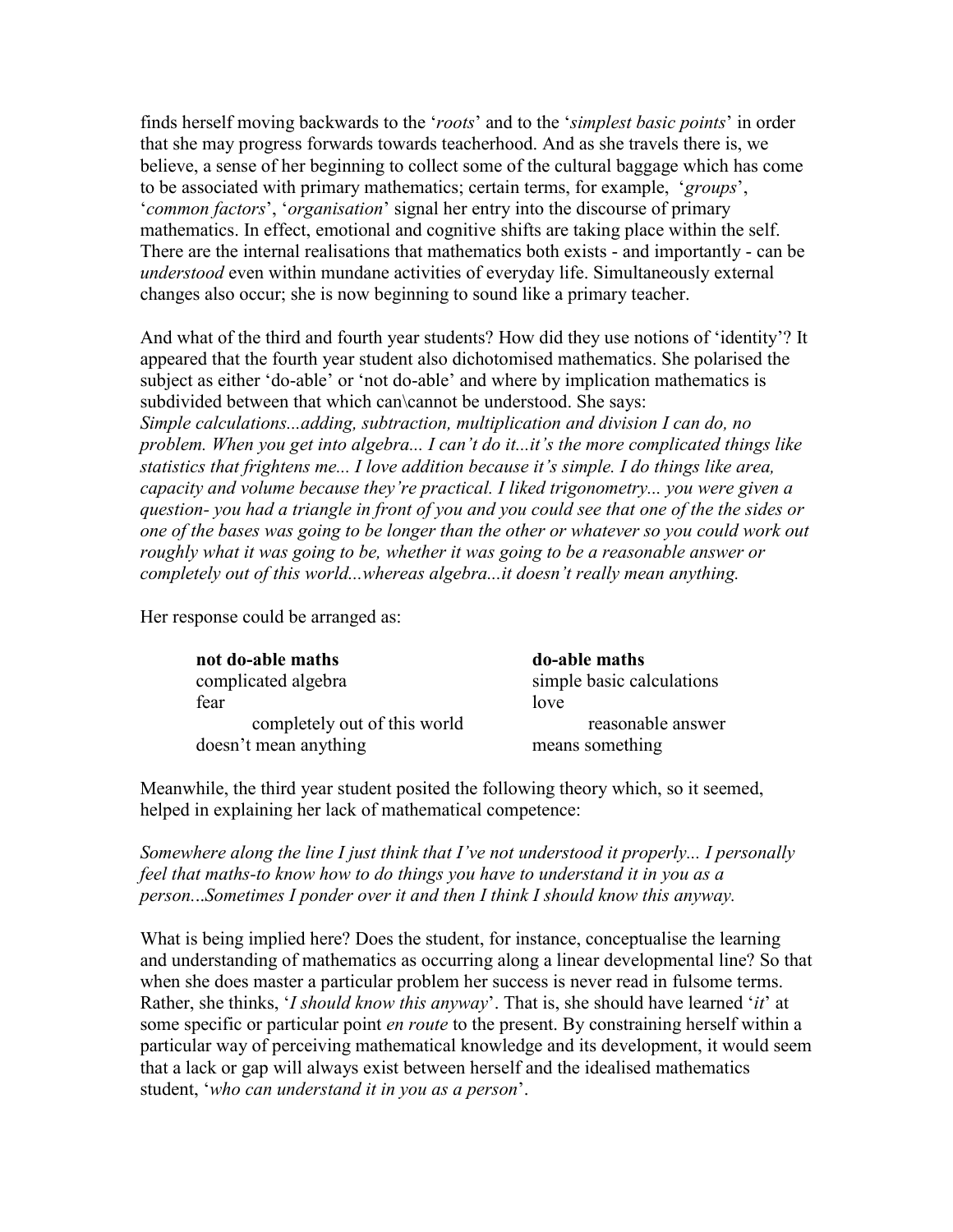Echoes of this notion of '*understanding it in you as a person*' could be found in the transcripts of the other students. There were, of course, variations in the ways that this was expressed. For example, the first year student categorised people as either '*mathematical sorts of persons*' or '*arty sorts*'. Furthermore, because she defined herself as an '*arty sort*' she considered that this curtailed her chances from fully understanding mathematics. To quote:

*I think if you sat there and learnt and learnt and learnt I still don't think you could change the way you were. I don't think you can suddenly become a mathematical sort of person. I mean, I had tutoring for my GCSE and I had a lot of help from my teacher and*  no matter how much they explain things it still took me a long time... other people got it *just like that.*

Similarly, the second year student talks about her brother as being able to do mathematics '*just like that*'. He, it seems:

#### *....doesn't spend hours doing maths, but when he has to do it, it comes, just like that.*

What are some of the consequences of these perceptions? What, for example, are the effects of placing oneself in the 'not-capable' category? One reverberation, which is highlighted in the third year transcript, is that mathematical achievement is perceived as paradoxical; success is always shadowed by failure - '*she should have known it anyway*'. Similarly, the fourth year student found the learning of mathematics:

### *...very, very hard. For some people it just naturally clicks but I have to work and work and work at it* (our emphasis).

What are the implications for being 'teacher of mathematics' when the student has located herself within the 'not-capable of mathematics' category? It would seem that, rather than being perceived as a hindrance, this particular construction appears to become a strong motivating force. Thus, the first year student, who it should be remembered has had no college input, foresees that because she has:

#### *...struggled so much, I think it would benefit me.*

She then goes on to map out certain ideas for the teaching of mathematics:

*I'd want to give them as much of the basics as I could because I think that would prepare them more... I'd do it very practically. I'd say count these and count these ...what happens when you put them together? I wouldn't say 'now add them up', I'd say, 'what happens when we move this pile of bricks to this pile?' How many are there altogether?*

Whilst the third year student would :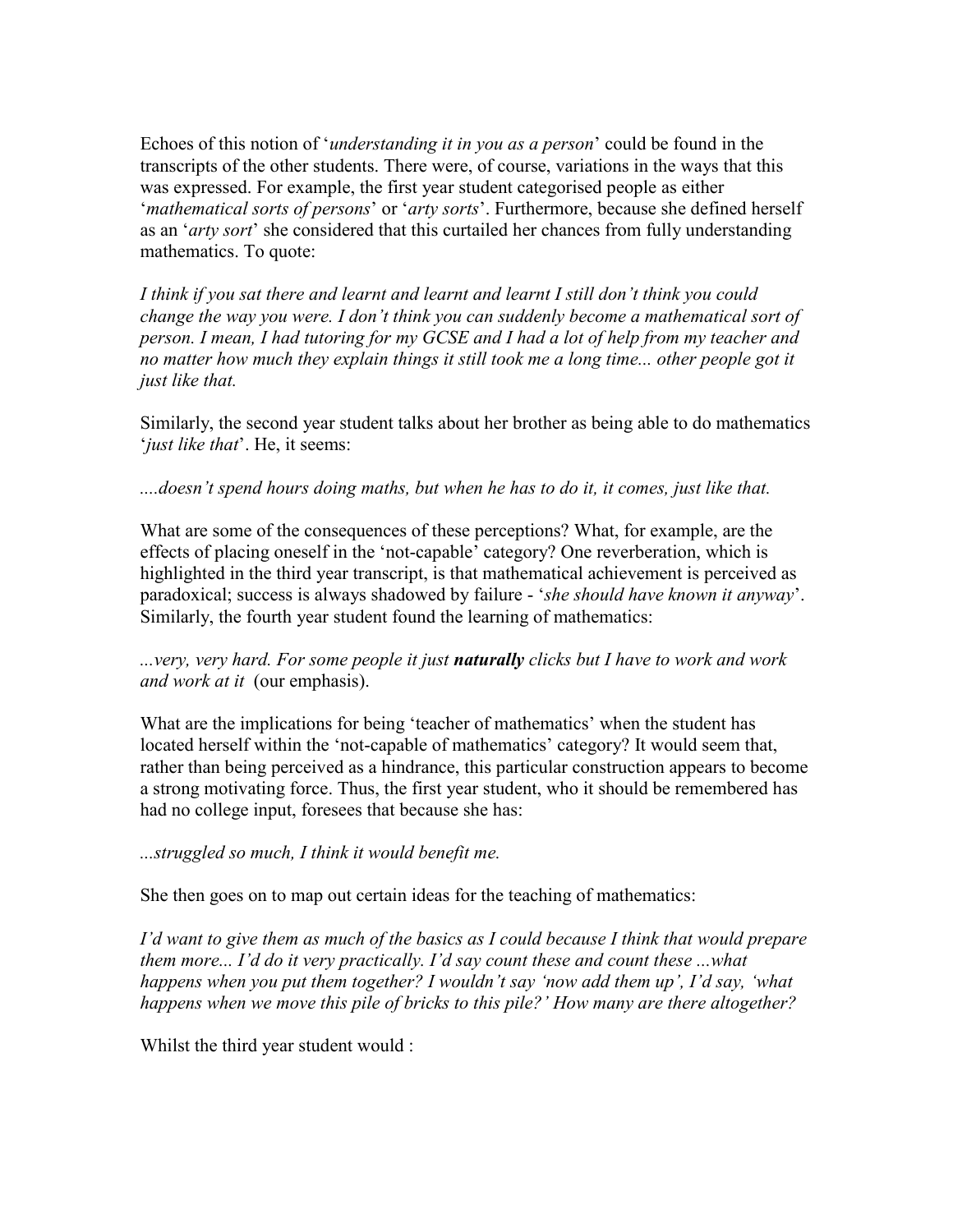*Try to understand where the children were coming from and where they got their ideas from to start with... and I would ...break things down step by step rather than everything just seem like taught as a whole* 

The fourth year student, so it would seem, credits the university course with helping her make the transition from 'learner' to 'teacher':

...*And it was kind of, ...we are going to teach you how to learn this the same way that children will and that gives you a very good understanding of how the children learn maths as well... you've been through that same process as you are going to teach the children and you know what to expect and you know broad outcomes of what might happen*

From this, we offer the following speculative thoughts: it would appear that for the fourth year student, shifts in locations including that between being 'learner of mathematics' and being 'teacher of mathematics' is not a linear process. In order to take on the future role as a teacher, the student feels that within the context of college mathematics sessions, she is repositioned as 'the child'. As 'the child' she can then attend to the 'basics' and the 'simplest points of maths' and in so doing she can leave behind all those negative aspects of mathematics. Upon entering school as a teacher she will be able to demonstrate that she is indeed a teacher; she will, for example, be able to control, organise and structure the primary classroom (see Brown et al, 1999, p. 313). But when it comes to the teaching of mathematics, internally she will be in many ways 'the child' and it is this imaging of herself that will provide her with the confidence in order to teach.

It seemed to us, when rereading the scripts, that because of their own struggle with mathematics, the students were therefore determined to deliver the subject in terms other than their own experiences. As teachers, they will learn from their own gaps, omissions and lack in the subject. In effect, they will take all those things that in the past they have perceived as preventing them from developing mathematical competence and they will assert the authority of the 'opposition'. So the students did not, it seemed, want to become 'mathematical' types; rather, they appeared to draw strength from being the Other to this construct (Walkerdine, 1990, p. 62). And it would appear college helps to strengthen this persona:

*...I didn't enjoy it because it was ... complicated, ...intense, difficult, hard, didn't like it , boring...so I thought from that well, ... the children I was going to be teaching , I don't want them to be taught like that so I've been thinking about different ways of teaching which has come form University, they've helped in saying practical sessions, relating it to the home, ... you use maths every day in everything that I never thought of... washing, sorting out, organisational skills, variation in things, differences in things, common factors in things like three people have got brown hair, that's maths, it's relating it to just people. It doesn't have to be difficult like I did at GCSE to be able to understand maths, so I thought I like this approach, I enjoy it, it's easy to relate to, it's not tedious, it's interesting... went on my school experience... did a practical approach and it worked so therefore I've got confidence, I know what works, I know I have to go into everything*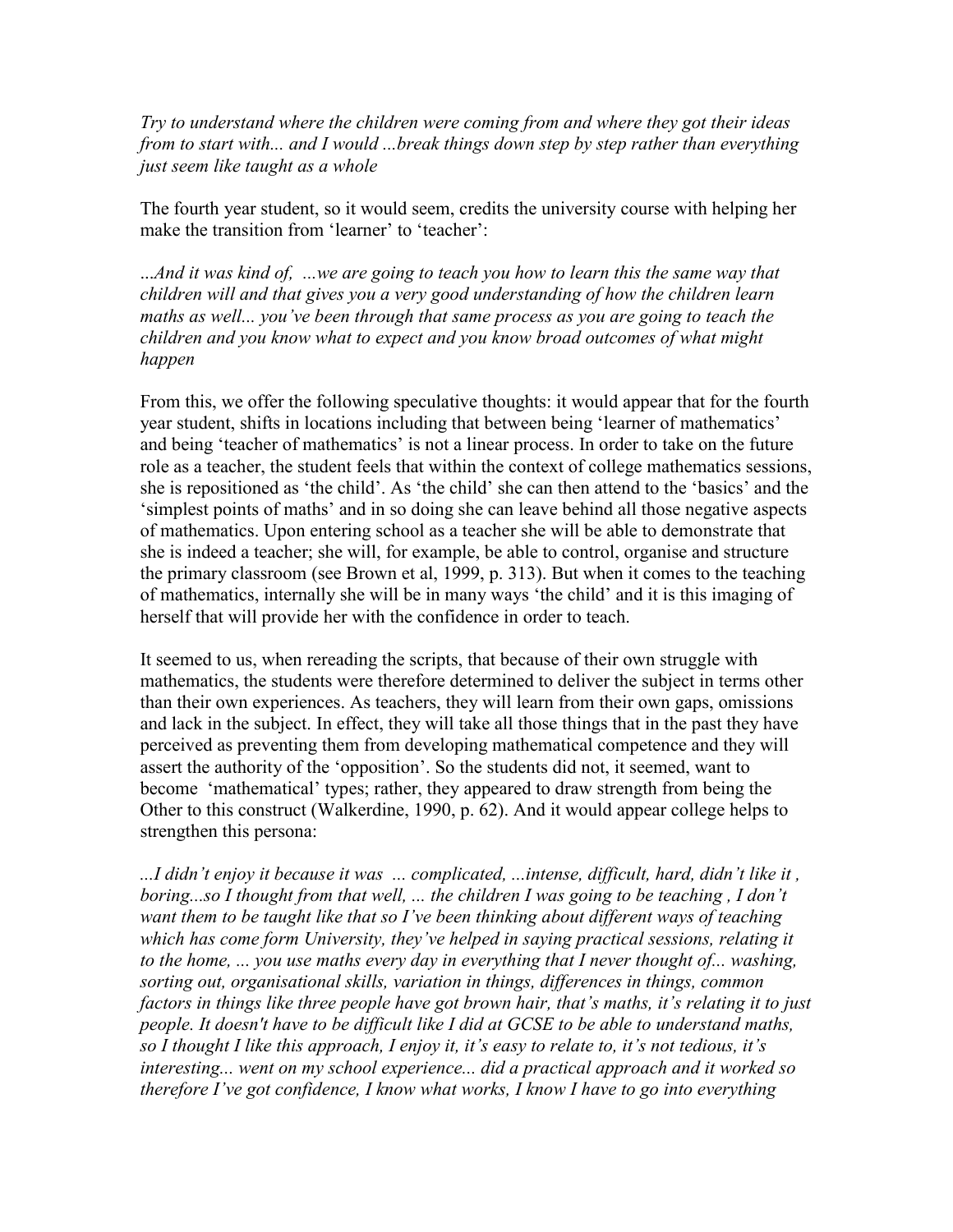*thoroughly before I teach but as long as I make it interesting, don't let the children lose it, get bored, then it should be O.K.* (Yr. 2)

# **CONCLUDING THOUGHTS**

Our readings should be regarded as tentative explorations but which nevertheless can work at focusing attention on the significance of identity and its relationship to transitional journeys. So, for the students we have met in this article, in order to succeed, mathematics must feature 'in the 'genes'' (be part of your identity, make-up). It either just 'clicks' or it doesn't. If you are an '*arty person*', any current success in mathematics tends to be shadowed by the failures of the past and in this way, future experiences with mathematics are always prescribed. The non-specialist trainee teacher, destined to include mathematics in her professional repertoire, appears to be wedded to the failed pupil, but seeks to revoke those characteristics of mathematics classrooms that are associated with failure. In some measure, this means declining to assume the identity of '*a mathematical sort of person*' frequently pathologised in the figures of the mathematics teachers assembled from the past .

We end by offering a caricature of the journey made by the students: First, mathematics as a demon is powerful and through various ways it subjugates the student and fills them with fear and loathing. But, in jumping out of the closet, mathematics is 'outed'. It is removed from the dark and abstract underworld and in the light it's possible to see mathematics' softer side. This aspect of mathematics, besides being fun, is also basic and practical. In fact, maths is so friendly, besides letting it lose with children, you can if you are so inclined, let it lick you.

## **ACKNOWLEDGEMENT**

This paper reports on the Primary Student Teacher's Understanding of Mathematics and its Teaching project funded by the Economic and Social Research Council, project number R000222409. The research team would like to express its gratitude for this support.

## **REFERENCES**

Ball, D.L. (1988), 'Unlearning to teach mathematics', *For the Learning of Mathematics* 8 (1), 40-48.

- (1991), 'Research on teaching mathematics: making subject knowledge part of the equation', *Advances in Research on Teaching* 2, 1-48.

Brown, T., McNamara, O., Hanley, U. and Jones, L. (1999) Primary Student Teachers' Understanding of Mathematics and its Teaching, *British Educational Research Journal*, 25(3), 299-322.